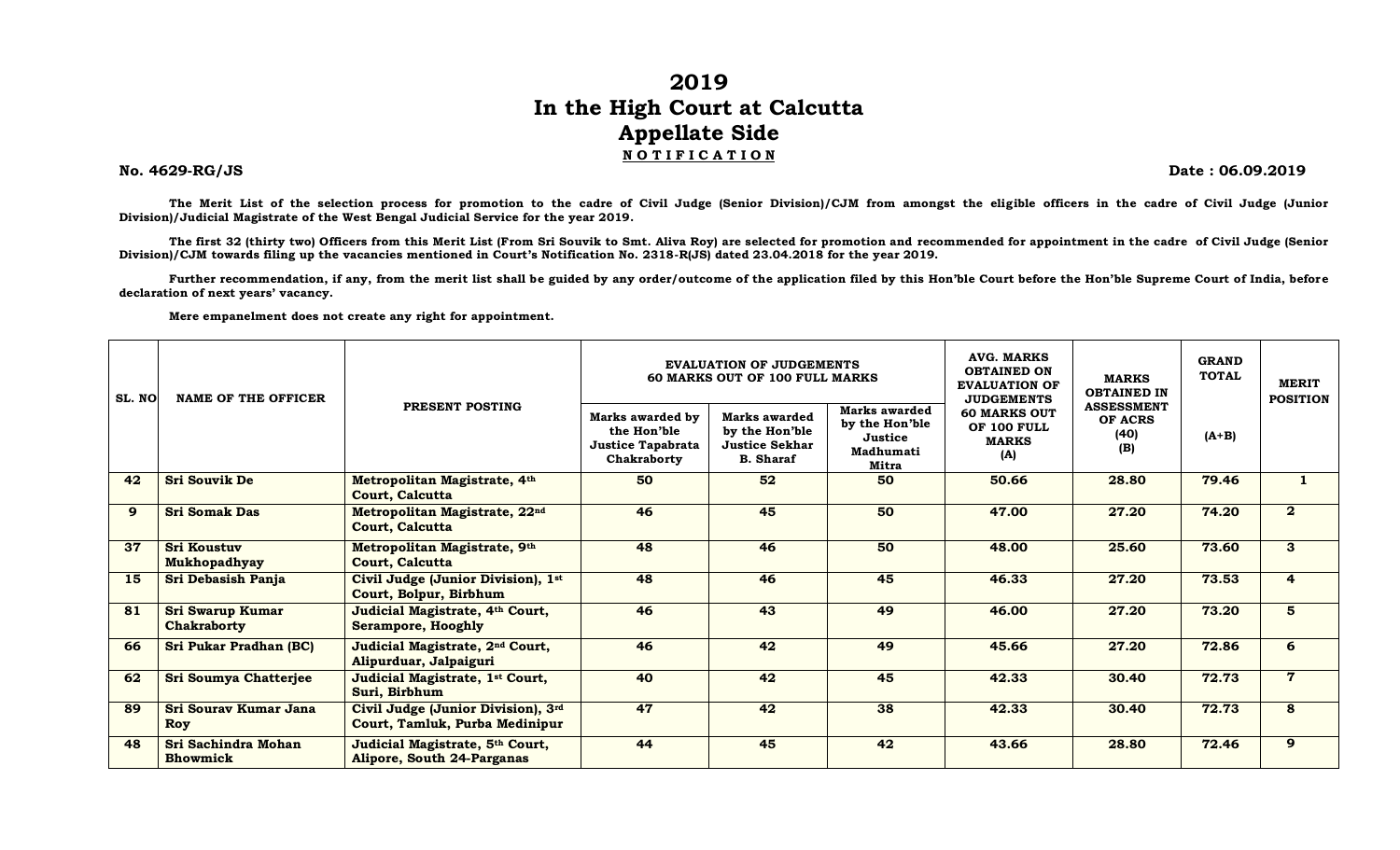| 65              | <b>Sri Nirnaya Tamang (ST)</b>               | Civil Judge (Junior Division)-<br>cum-Judicial Magistrate,<br>Toofanganj, Coochbehar                                     | 43 | 44 | 48 | 45.00 | 27.20 | 72.20 | 10              |
|-----------------|----------------------------------------------|--------------------------------------------------------------------------------------------------------------------------|----|----|----|-------|-------|-------|-----------------|
| 57              | Smt. Manikuntala Roy                         | Judicial Magistrate, 2 <sup>nd</sup> Court,<br>Bolpur, Birbhum                                                           | 45 | 43 | 42 | 43.33 | 28.80 | 72.13 | $\overline{11}$ |
| 20              | Smt. Arkabrati Neogi                         | Metropolitan Magistrate, 19th<br>Court, Calcutta                                                                         | 50 | 44 | 50 | 48.00 | 24.00 | 72.00 | $\overline{12}$ |
| 52              | Sri Himanil Bhattacharjee                    | Judicial Magistrate, 1st Court,<br>Sadar, Paschim Medinipur                                                              | 45 | 46 | 48 | 46.33 | 25.60 | 71.93 | 13              |
| 29              | Sri Gautam Kumar Nag<br>(S.C.)               | Metropolitan Magistrate, 18th<br>Court, Calcutta                                                                         | 50 | 43 | 45 | 46.00 | 25.60 | 71.60 | 14              |
| 58              | Sri Sudipta Sarkar                           | Judicial Magistrate-cum- Civil<br>Judge (Junior Division), 1st<br>Court, Port Blair, Andaman &<br><b>Nicobar Islands</b> | 45 | 43 | 45 | 44.33 | 27.20 | 71.53 | 15              |
| 12              | Sri Binod Mahato (S.C.)                      | Metropolitan Magistrate, 14th<br>Court, Calcutta                                                                         | 48 | 44 | 40 | 44.00 | 27.20 | 71.20 | 16              |
| 79              | Sm. Arfa Yasmin                              | Civil Judge (Junior Division),<br>Bidhannagar, North 24-Parganas                                                         | 45 | 39 | 48 | 44.00 | 27.20 | 71.20 | 17              |
| 74              | <b>Smt. Tshering Yangchen</b><br>Lepcha (ST) | Judicial Magistrate, 1st Court,<br>Jangipur, Murshidabad                                                                 | 43 | 39 | 40 | 40.66 | 30.40 | 71.06 | $\overline{18}$ |
| 6               | Smt. Uma Banerjee<br><b>Singha Roy</b>       | Civil Judge (Junior Division),<br>Addl. Court, Suri, Birbhum                                                             | 50 | 45 | 44 | 46.33 | 24.00 | 70.33 | $\overline{19}$ |
| 54              | Smt. Anamitra<br><b>Bhattacharya</b>         | Civil Judge (Junior Division), 3rd<br>Court, Sadar, Howrah                                                               | 47 | 40 | 42 | 43.00 | 27.20 | 70.20 | $\overline{20}$ |
| 36              | Smt. Sanghamitra<br><b>Chatterjeee</b>       | Metropolitan Magistrate, 15th<br><b>Court, Calcutta</b>                                                                  | 43 | 44 | 50 | 45.66 | 24.00 | 69.66 | 21              |
| 59              | Sri Gourab Sen                               | Judicial Magistrate, Railway<br>Court, NJP, Jalpaiguri                                                                   | 42 | 40 | 45 | 42.33 | 27.20 | 69.53 | $\overline{22}$ |
| 75              | Smt. Tashi Chetan Sherpa<br>(ST)             | Judicial Magistrate, 3rd Court,<br>Asansol, Paschim Bardhaman                                                            | 42 | 37 | 48 | 42.33 | 27.20 | 69.53 | 23              |
| 40              | <b>Sri Sanjib Roy</b>                        | Metropolitan Magistrate, 16th<br>Court, Calcutta                                                                         | 44 | 42 | 45 | 43.66 | 25.60 | 69.26 | 24              |
| 14              | Sri Subhra Kanti Dhar                        | Judicial Magistrate, 3rd Court,<br>Sadar, Coochbehar                                                                     | 47 | 40 | 39 | 42.00 | 27.20 | 69.20 | 25              |
| 44              | Smt. Priyanka Bose                           | Civil Judge (Junior Division),<br>Addl. Court, Serampore, Hooghly                                                        | 43 | 38 | 45 | 42.00 | 27.20 | 69.20 | $\overline{26}$ |
| 32 <sub>2</sub> | Sri Sangram Saha@<br>Goutam Saha (S.C.)      | Metropolitan Magistrate, 6th<br>Court, Calcutta                                                                          | 40 | 41 | 40 | 40.33 | 28.80 | 69.13 | 27              |
| 8               | Smt. Eden Lamasaa (S.T.)                     | Judicial Magistrate, 6th Court,<br>Asansol, Paschim Bardhaman                                                            | 47 | 43 | 44 | 44.66 | 24.00 | 68.66 | 28              |
| 24              | Sri Sunil Kumar Sharma                       | Judicial Magistrate, 1st Court,<br>Bolpur, Birbhum                                                                       | 48 | 41 | 40 | 43.00 | 25.60 | 68.60 | $\overline{29}$ |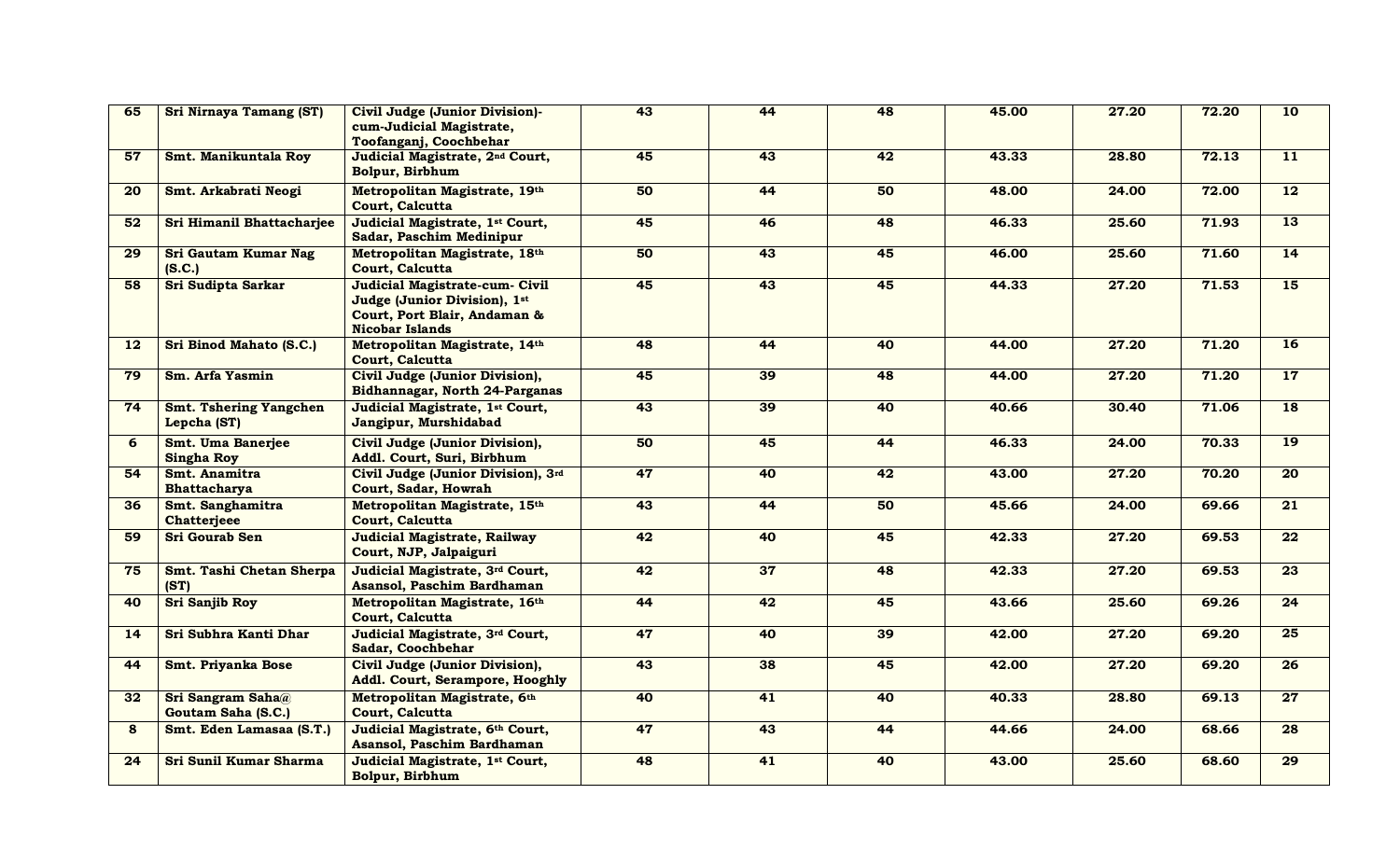| 92              | <b>Sri Atanu Mondal</b>         | Civil Judge (Junior Division), 1st<br>Court, Krishnagar, Nadia                     | 47              | 42              | 40              | 43.00              | 25.60 | 68.60 | 30              |
|-----------------|---------------------------------|------------------------------------------------------------------------------------|-----------------|-----------------|-----------------|--------------------|-------|-------|-----------------|
| 80              | Smt. Parijat Kumar              | Judicial Magistrate, 1st Court,<br>Tamluk, Purba Medinipur                         | 40              | 38              | 45              | 41.00              | 27.20 | 68.20 | 31              |
| 22              | <b>Smt. Aliva Roy</b>           | Metropolitan Magistrate, 17th<br>Court, Calcutta                                   | 45              | 39              | 48              | 44.00              | 24.00 | 68.00 | 32              |
| 61              | Smt. Leena Chatterjee           | Judicial Magistrate, 6th Court,<br>Sadar, Bankura                                  | $\overline{42}$ | 40              | 40              | 40.66              | 27.20 | 67.86 | 33              |
| 34              | Smt. Rinjee Doma Lama<br>(S.T.) | Metropolitan Magistrate, 13th<br>Court, Calcutta                                   | $\overline{38}$ | $\overline{38}$ | 45              | 40.33              | 27.20 | 67.53 | 34              |
| 94              | Smt. Pritamana Nanda            | Civil Judge (Junior Division)-cum-<br>Judicial Magistrate, Kurseong,<br>Darjeeling | 43              | 42              | 36              | 40.33              | 27.20 | 67.53 | 35              |
| 96              | Smt. Shivi Srivastava           | Judicial Magistrate, 1 <sup>st</sup> Court,<br>Sadar, Malda                        | 43              | 40              | $\overline{38}$ | 40.33              | 27.20 | 67.53 | $\overline{36}$ |
| 85              | Sm. Payel Banerjee - I          | Civil Judge (Junior Division), 1st<br>Court, Sadar, Paschim Medinipur              | 42              | $\overline{38}$ | 40              | $\overline{40.00}$ | 27.20 | 67.20 | 37              |
| 11              | Sri Jyotirmoy Bhattachrjee      | Metropolitan Magistrate, 3rd Court,<br>Calcutta                                    | 47              | $\overline{40}$ | 42              | 43.00              | 24.00 | 67.00 | 38              |
| 49              | Smt. Ishita Ray                 | Principal Magistrate, Juvenile<br>Justice Board, Howrah                            | 42              | 40              | 42              | 41.33              | 25.60 | 66.93 | 39              |
| 70              | Smt. Susmita Khan (SC)          | Judicial Magistrate, 3rd Court,<br>Sadar, Malda                                    | 42              | 40              | 42              | 41.33              | 25.60 | 66.93 | 40              |
| 71              | Sri Asimananda Mandal<br>(SC)   | Judicial Magistrate, Sadar,<br>Kalimpong                                           | 42              | $\overline{42}$ | 40              | 41.33              | 25.60 | 66.93 | $\overline{41}$ |
| 64              | Smt. Nilanjana Ghosh            | Judicial Magistrate, 3rd Court,<br>Ranaghat, Nadia                                 | 40              | 39              | 40              | 39.66              | 27.20 | 66.86 | 42              |
| 7               | Smt. Kalyani Jogasarma          | Civil Judge (Junior Division), 2nd<br>Court, Rampurhat, Birbhum                    | 50              | $\overline{43}$ | 45              | 46.00              | 20.80 | 66.80 | 43              |
| $\overline{38}$ | Sri Anirban Chatterjee          | Law Officer, Transport Directorate,<br>West Bengal                                 | 45              | 48              | 45              | 46.00              | 20.80 | 66.80 | 44              |
| 21              | Smt. Mala Chakraborty           | Metropolitan Magistrate, 20th<br>Court, Calcutta                                   | 48              | 40              | 40              | 42.66              | 24.00 | 66.66 | 45              |
| 90              | Smt. Khaleda Mannan             | Judicial Magistrate, 2 <sup>nd</sup> Court,<br>Sadar, Howrah                       | 45              | $\overline{40}$ | 42              | 42.33              | 24.00 | 66.33 | 46              |
| 69              | Sri Gourab Ghosh (BC)           | Civil Judge (Junior Division), 1st<br>Court, Dubrajpur, Birbhum                    | 43              | 42              | 41              | 42.00              | 24.00 | 66.00 | 47              |
| 87              | Sri Koushik Kundu               | Judicial Magistrate, 7th Court,<br>Sadar, Bankura                                  | 45              | 40              | 36              | 40.33              | 25.60 | 65.93 | 48              |
| 13              | Smt. Urmi Sinha                 | Civil Judge (Junior Division), 2nd<br>Court, Sadar, Purulia                        | 42              | $\overline{43}$ | 40              | 41.66              | 24.00 | 65.66 | 49              |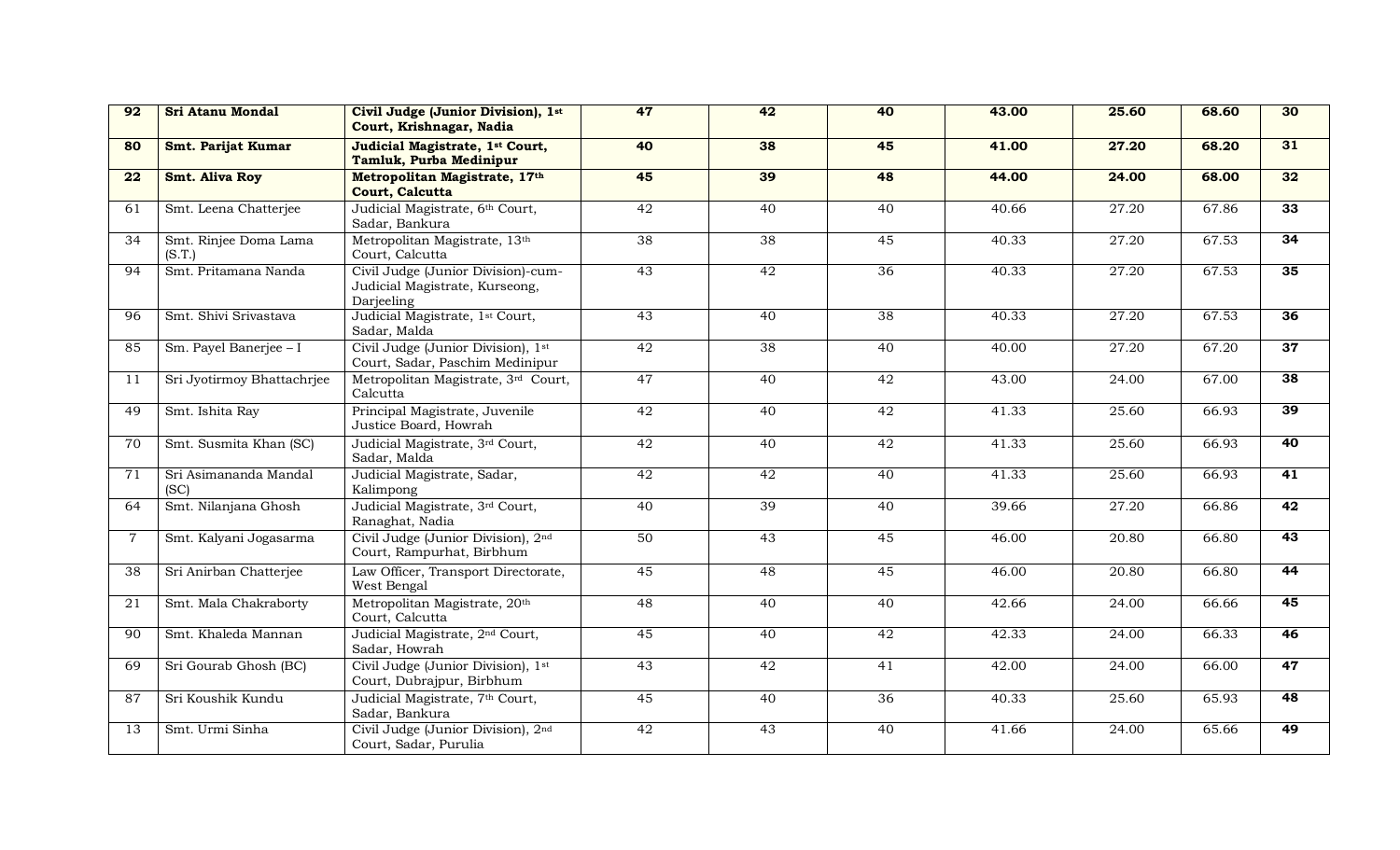| 25             | Sri Smarajit Roy                     | Judicial Magistrate, Jhargram,<br>Paschim Medinipur                             | 43              | $\overline{37}$ | 40              | 40.00 | 25.60 | 65.60 | 50              |
|----------------|--------------------------------------|---------------------------------------------------------------------------------|-----------------|-----------------|-----------------|-------|-------|-------|-----------------|
| 16             | Md. Ruknuddin                        | Metropolitan Magistrate, 5th Court,<br>Calcutta                                 | 47              | 43              | 39              | 43.00 | 22.40 | 65.40 | $\overline{51}$ |
| 18             | Smt. Moumita Roy                     | Metropolitan Magistrate, 11 <sup>th</sup><br>Court, Calcutta                    | 49              | 40              | 40              | 43.00 | 22.40 | 65.40 | 52              |
| 23             | Sri Sumitava Ghosh                   | Metropolitan Magistrate, 21 <sup>st</sup> Court,<br>Calcutta                    | 41              | 40              | 48              | 43.00 | 22.40 | 65.40 | 53              |
| 86             | Smt. Suparna Roy - III               | Civil Judge (Junior Division), 2nd<br>Court, Uluberia, Howrah                   | 42              | $\overline{38}$ | 39              | 39.66 | 25.60 | 65.26 | 54              |
| 50             | Smt. Suchitra Deb                    | Judicial Magistrate, 3rd Court,<br>Katwa, Purba Bardhaman                       | $\overline{42}$ | 36              | $\overline{36}$ | 38.00 | 27.20 | 65.20 | $\overline{55}$ |
| 68             | Smt. Kanika Roy (SC)                 | Civil Judge (Junior Division), 2nd<br>Court, Khatra, Bankura                    | 42              | 41              | 40              | 41.00 | 24.00 | 65.00 | 56              |
| 47             | Sri Arindam Chakraborty-I            | Civil Judge (Junior Division), 1st<br>Court, Lalbagh, Murshidabad               | 40              | 38              | 40              | 39.33 | 25.60 | 64.93 | 57              |
| 77             | Smt. Anusha Lama (ST)                | Judicial Magistrate, 6th Court,<br>Sealdah, South 24-Parganas                   | 43              | $\overline{42}$ | 41              | 42.00 | 22.40 | 64.40 | 58              |
| 51             | Md. Mohibulla                        | Judicial Magistrate, 4th Court,<br>Sadar, Purulia                               | 44              | 41              | $\overline{36}$ | 40.33 | 24.00 | 64.33 | 59              |
| $\overline{2}$ | Sri Indrajit Deb                     | Municipal Magistrate, 3rd Court,<br>Calcutta                                    | 48              | 44              | $\overline{43}$ | 45.00 | 19.20 | 64.20 | 60              |
| 60             | Smt. Sremoyee<br>Chakraborty         | Civil Judge (Junior Division), 2nd<br>Court, Sadar, Malda                       | 44              | 41              | 40              | 41.66 | 22.40 | 64.06 | 61              |
| 39             | Smt. Manika Chatterjee<br>(nee Saha) | Judicial Magistrate, 5th Court,<br>Sadar, Purba Bardhaman                       | 42              | 37              | 40              | 39.66 | 24.00 | 63.66 | 62              |
| 5              | Sri Prosenjit Bose                   | Judicial Magistrate, 2 <sup>nd</sup> Court,<br>Arambagh, Hooghly                | 38              | 36              | 40              | 38.00 | 25.60 | 63.60 | 63              |
| 78             | Smt. Chirasree Banerjee              | Civil Judge (Junior Division), 2nd<br>Court, Barrackpore, North 24-<br>Parganas | 43              | 40              | 45              | 42.66 | 20.80 | 63.46 | 64              |
| 55             | Sri Jayanta Bhattacharya             | Civil Judge (Junior Division), 1st<br>Court, Jangipur, Murshidabad              | 41              | 40              | 42              | 41.00 | 22.40 | 63.40 | 65              |
| 67             | Sri Dibyendu Nath (BC)               | Judicial Magistrate, Sadar,<br>Darjeeling                                       | 46              | 44              | 42              | 44.00 | 19.20 | 63.20 | 66              |
| 82             | Sri Sohan Mukhopadhyay               | Civil Judge (Junior Division), 6th<br>Court, Sadar, Howrah                      | $\overline{37}$ | 35              | $\overline{34}$ | 35.33 | 27.20 | 62.53 | 67              |
| 33             | Smt. Stotri Saha (S.C.)              | Judicial Magistrate, 3rd Court,<br>Jangipur, Murshidabad                        | 40              | 39              | 40              | 39.66 | 22.40 | 62.06 | 68              |
| 63             | Sri Rajib Singh                      | Judicial Magistrate, Railway Court,<br>Howrah                                   | 40              | 43              | 40              | 41.00 | 20.80 | 61.80 | 69              |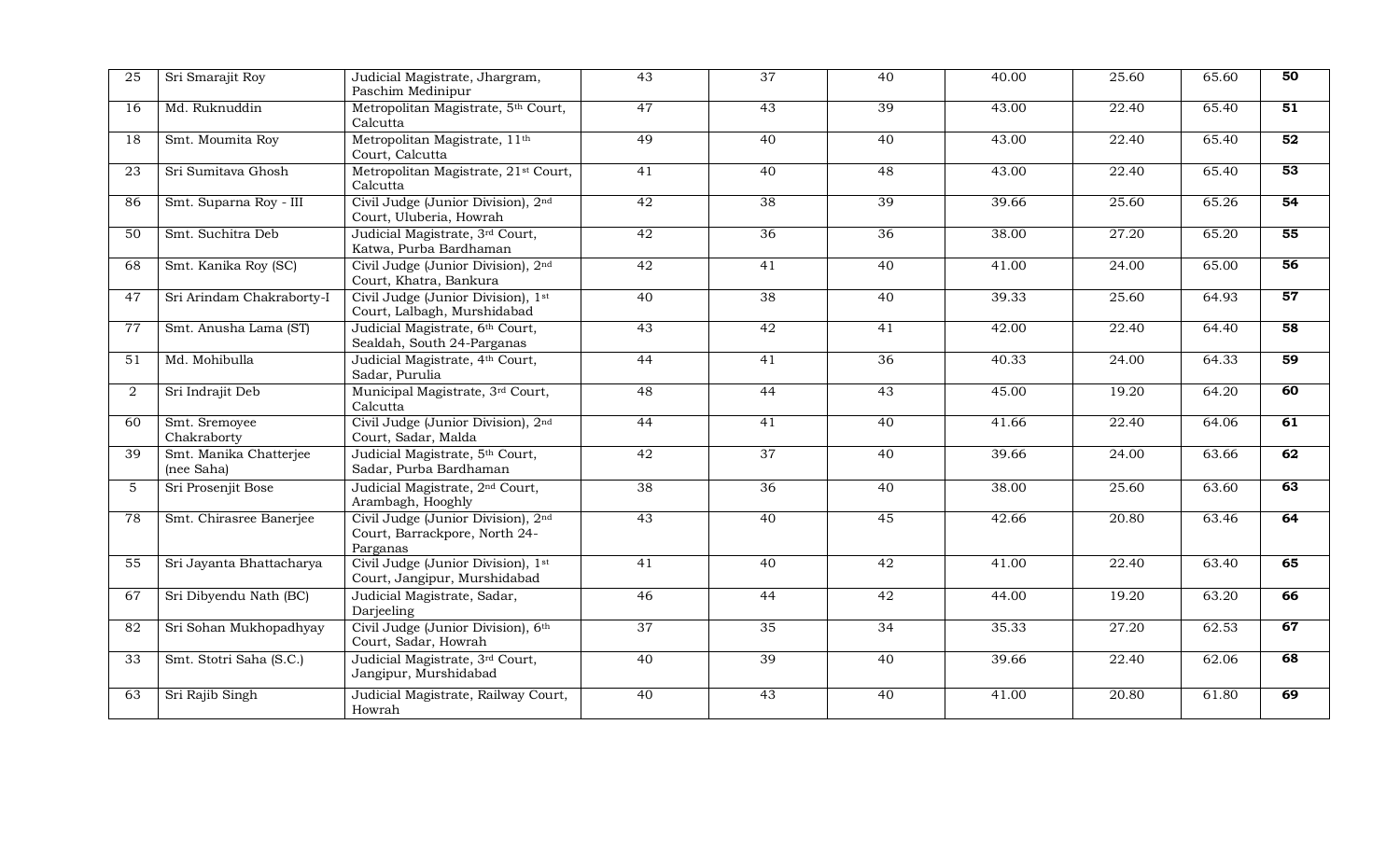| 28             | Smt. Keya Mandal (Raha)<br>(S.C.) | Judicial Magistrate, 2 <sup>nd</sup> Court,<br>Sadar, Malda                  | $\overline{38}$ | 40              | 40              | 39.33 | 22.40 | 61.73              | $\overline{70}$ |
|----------------|-----------------------------------|------------------------------------------------------------------------------|-----------------|-----------------|-----------------|-------|-------|--------------------|-----------------|
| 45             | Smt. Atri Chanda                  | Metropolitan Magistrate, 12th<br>Court, Calcutta                             | 39              | 37              | $\overline{36}$ | 37.33 | 24.00 | 61.33              | $\overline{71}$ |
| 46             | Smt. Sunanda De Sarkar            | Civil Judge (Junior Division), 4th<br>Court, Sadar, Howah                    | $\overline{38}$ | 39              | $\overline{35}$ | 37.33 | 24.00 | 61.33              | $\overline{72}$ |
| 95             | Smt. Namrata Singh                | Judicial Magistrate, 5th Court,<br>Sadar, Bankura                            | 40              | 36              | $\overline{36}$ | 37.33 | 24.00 | 61.33              | 73              |
| 72             | Sri Amit Sarkar (SC)              | Judicial Magistrate, 3rd Court,<br>Bishnupur, Bankura                        | 37              | 36              | 34              | 35.66 | 25.60 | 61.26              | 74              |
| 76             | Sri Tashi Phuntsok (ST)           | Civil Judge (Junior Division),<br>Raghunathpur, Purulia                      | 39              | 37              | 40              | 38.66 | 22.40 | 61.06              | 75              |
| 41             | Smt. Sumana Garain                | Municipal Magistrate, 2 <sup>nd</sup> Court,<br>Calcutta                     | 39              | 36              | 40              | 38.33 | 22.40 | 60.73              | 76              |
| 26             | Smt. Juin Dutta                   | Judicial Magistrate, 2 <sup>nd</sup> Court,<br>Sadar, Purulia                | 36              | 36              | 33              | 35.00 | 25.60 | 60.60              | 77              |
| 84             | Smt. Sharmistha Nag (Paul)        | Judicial Magistrate, 5th Court,<br>Barrackpore, North 24-Parganas            | 41              | $\overline{37}$ | 36              | 38.00 | 22.40 | 60.40              | $\overline{78}$ |
| 83             | Sri Saurav Dey                    | Civil Judge (Junior Division), 3rd<br>Court, Baruipur, South 24-<br>Parganas | 38              | 35              | $\overline{36}$ | 36.33 | 24.00 | 60.33              | 79              |
| 88             | Sri Nilanjan Paladhi              | Civil Judge (Junior Division), Kalna,<br>Purba Bardhaman                     | 38              | 37              | $\overline{34}$ | 36.33 | 24.00 | 60.33              | 80              |
| 91             | Sm. Keya Sarkar                   | Judicial Magistrate, 2 <sup>nd</sup> Court,<br>Islampur, Uttar Dinajpur      | 36              | 34              | 37              | 35.66 | 24.00 | 59.66              | $\overline{81}$ |
| 56             | Smt. Sanghamitra Debnath          | Judicial Magistrate, 2 <sup>nd</sup> Court,<br>Krishnagar, Nadia             | 36              | 36              | 34              | 35.33 | 24.00 | $\overline{59.33}$ | 82              |
| 35             | Sri Sourav Subba (S.T.)           | Municipal Magistrate, 4th Court,<br>Calcutta                                 | 40              | 40              | 44              | 41.33 | 17.60 | 58.93              | 83              |
| 31             | Smt. Arpita Hira (S.C.)           | Civil Judge (Junior Division), 1st<br>Court, Kandi, Murshidabad              | 43              | 38              | 38              | 39.66 | 19.20 | 58.86              | $\overline{84}$ |
| $\overline{4}$ | Sri Indranil Ray                  | Registrar-cum-Metropolitan<br>Magistrate, 7 <sup>th</sup> Court, Calcutta    | 39              | 35              | 40              | 38.00 | 20.80 | 58.80              | 85              |
| 10             | Smt. Nita Sarkar                  | Judicial Magistrate, Haldia, Purba<br>Medinipur                              | 34              | 35              | 33              | 34.00 | 24.00 | $\overline{58.00}$ | 86              |
| 17             | Sri Kuntal Chatterjee             | Civil Judge (Junior Division), 2nd<br>Court, Sadar, Bankura                  | 37              | 35              | 34              | 35.33 | 22.40 | 57.73              | 87              |
| 53             | Sri Indraneel Chakraborty         | Judicial Magistrate, 5th Court,<br>Sealdah, South 24-Parganas                | 37              | 35              | $\overline{36}$ | 36.00 | 20.80 | 56.80              | 88              |
| 30             | Smt. Neelam Sashi Kujur<br>(S.T.) | Metropolitan Magistrate, 8th Court,<br>Calcutta                              | 45              | 36              | $\overline{36}$ | 39.00 | 17.60 | 56.60              | 89              |